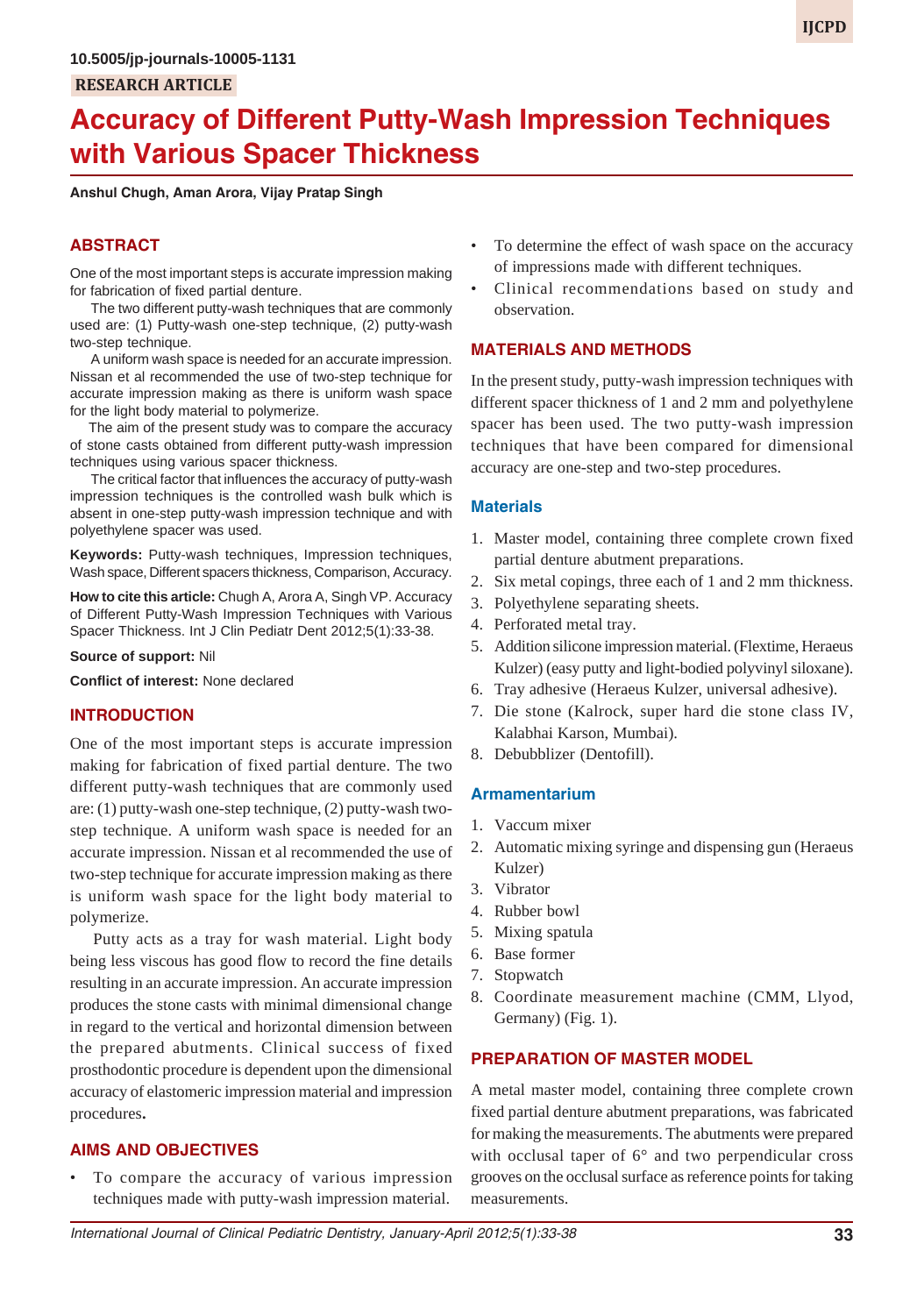

**Fig. 1:** Armamentarium used

# **Grouping of Impressions**

The impressions were categorized into four groups as follows:

*Group I:* One-step technique in which putty and wash impression materials were used simultaneously and the casts obtained from them were categorized as group I casts (Fig. 2).

*Group II:* Two-step technique in which primary impression with putty was made with 1 mm thick metal copings placed over the abutments. The copings were removed to create a uniform 1 mm wash space. Wash impression material was syringed around the abutments and the primary putty impression was seated to get a complete two-step puttywash impression. The casts obtained from them were categorized as group II casts (Fig. 3).

*Group III:* Two-step technique in which primary impression with putty was made with 2 mm thick metal copings placed over the abutments. The copings were removed to create a uniform 2 mm wash space. Wash impression material was syringed around the abutments and the primary putty impression was seated to get a complete two-step putty-



**Fig. 2:** Single-step putty-wash impression technique

wash impression. The casts obtained from them were categorized as group III casts (Fig. 3).

*Group IV:* Two-step technique in which a polyethylene spacer was used with putty impression and later the polyethylene spacer was removed to create a wash space. The wash impression material was syringed around the abutments and the putty impression was seated to get a complete two-step putty-wash impression. The casts obtained from them were categorized as group IV casts (Fig. 4).

### **Measuring Procedure**

The measurements of master model and stone casts (Fig. 5) were done using coordinate measurement machine (three-dimensional measurement machine) (Fig. 6) with accuracy up to 0.001 mm. It is mechanical system designed to move a measuring probe to locate reference points on the occlusal and horizontal platform. It consists of four components: The machine itself, measuring probe, the control or computing system and measuring software. The probe used can be either mechanical optical or a laser probe.



**Figs 3A and B:** Putty-wash with copings as spacer



**Fig. 4:** Putty-wash with polyethylene spacer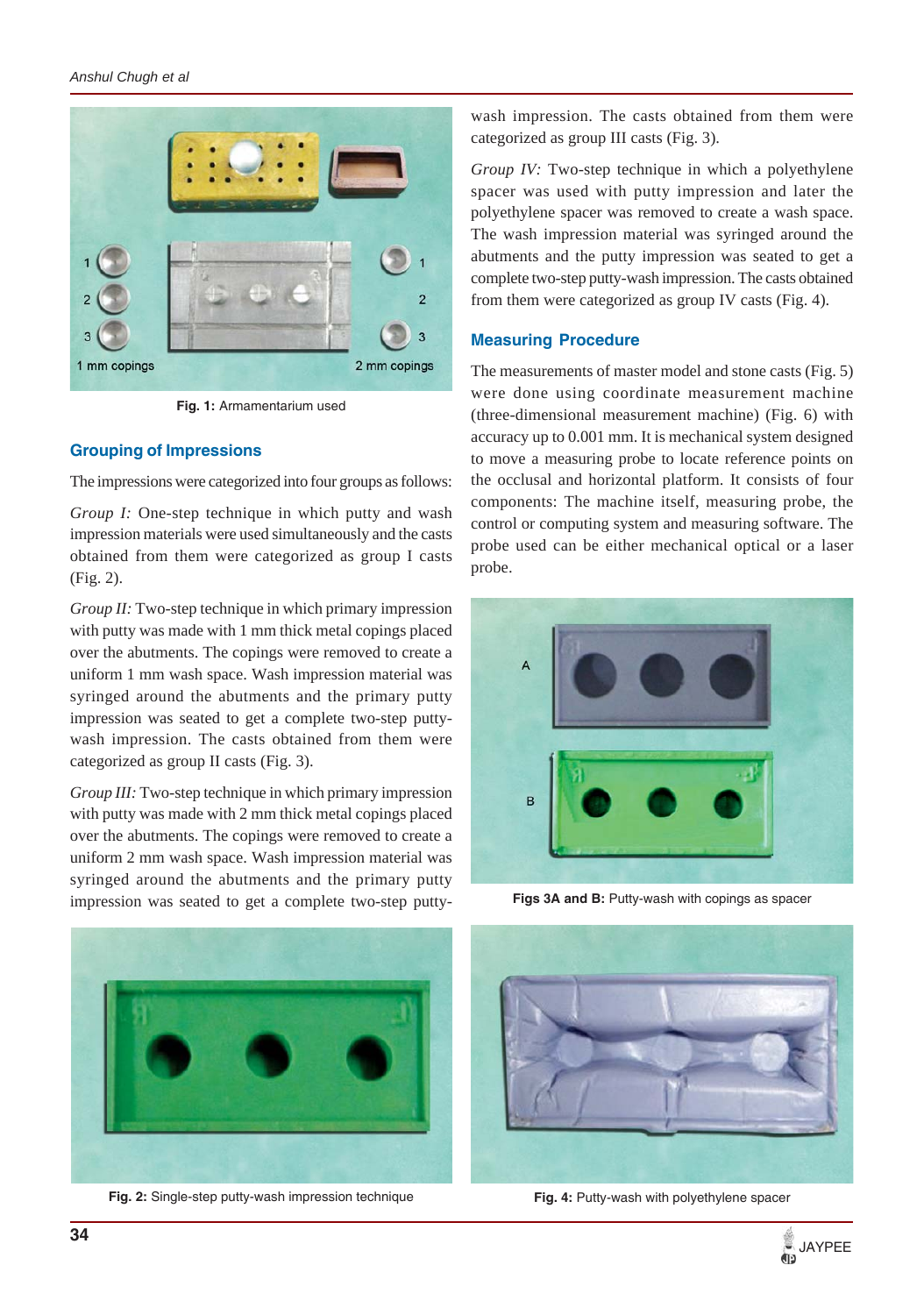#### *Accuracy of Different Putty-Wash Impression Techniques with Various Spacer Thickness*



**Fig. 5:** Putty-wash with copings as spacer



**Fig. 6:** Measurement with coordinate measuring machine

# **OBSERVATION AND RESULTS**

The difference between the mean of stone model (msm) and mean of master model (mmm) divided by mean of master model multiplied by 100 was expressed as percentage deviation from master model for each impression technique of each measurement location:

Percentage of deviation =  $(msm - mmm)/mmm \times 100$ 

All the measurements obtained for all four groups were tabulated and statistically analyzed (Tables 1 to 4 and Fig. 7).



**Fig. 7:** The various distances measured were intra-abutment (vertical) and interabutment (horizontal)

#### **DISCUSSION**

- The aim of the present study was to compare the accuracy of stone casts obtained from different putty/wash impression techniques using various spacer thickness (Graphs 1 to 4).
- The critical factor that influences the accuracy of puttywash impression techniques is the controlled wash bulk which is absent in one-step putty-wash impression technique and with polyethylene spacer was used.
- The above results showed that when stone casts and master model were compared, the vertical distance (intraabutment) of the stone dies decreased, whereas horizontal distance (interabutment) increased.
- In the present study, the controlled wash space is essential for accuracy of putty-wash impressions. The controlled wash space was provided by uniform spacer thickness of 1 and 2 mm. The uncontrolled wash bulk was seen in one-step impression technique and two-step impression technique with polyethylene spacer.
- The results of present study do not agree with Hung et al and Idris et al. Hung et al and Idris et al investigated the importance of impression techniques and reported that impression accuracy is not technique dependent.
- Based on the observation of the present study, two-step putty-wash technique with 1 and 2 mm spacer thickness is more acceptable and viable alternative to obtain accurate impressions.

| Table 1: Measurements of interabutment distances on the master model and stone casts for all four groups in mm |              |         |         |         |          |         |         |           |          |         |  |  |
|----------------------------------------------------------------------------------------------------------------|--------------|---------|---------|---------|----------|---------|---------|-----------|----------|---------|--|--|
| S. no.                                                                                                         | Master model |         | Group I |         | Group II |         |         | Group III | Group IV |         |  |  |
|                                                                                                                | $1 - 2$      | $2 - 3$ | $1 - 2$ | $2 - 3$ | $1 - 2$  | $2 - 3$ | $1 - 2$ | $2 - 3$   | $1 - 2$  | $2 - 3$ |  |  |
|                                                                                                                | 17.771       | 17.428  | 17.826  | 17.49   | 17.788   | 17.456  | 17.807  | 17.473    | 17.648   | 17.336  |  |  |
| $\overline{2}$                                                                                                 |              |         | 17.825  | 17.491  | 17.789   | 17.455  | 17.808  | 17.464    | 17.662   | 17.341  |  |  |
| 3                                                                                                              |              |         | 17.828  | 17.484  | 17.79    | 17.464  | 17,806  | 17.476    | 17.645   | 17.334  |  |  |
| $\overline{4}$                                                                                                 |              |         | 17.829  | 17.486  | 17.792   | 17.458  | 17.817  | 17.463    | 17.644   | 17.328  |  |  |
| 5                                                                                                              |              |         | 17.83   | 17.489  | 17.791   | 17.465  | 17,816  | 17.472    | 17.653   | 17.325  |  |  |
| 6                                                                                                              |              |         | 17.823  | 17.488  | 17.795   | 17.459  | 17.809  | 17.466    | 17.646   | 17.339  |  |  |
| $\overline{7}$                                                                                                 |              |         | 17.827  | 17.49   | 17.798   | 17.462  | 17.794  | 17.471    | 17.663   | 17.324  |  |  |
| 8                                                                                                              |              |         | 17.833  | 17.487  | 17.793   | 17.463  | 17.805  | 17.473    | 17.643   | 17.332  |  |  |
| 9                                                                                                              |              |         | 17.824  | 17.489  | 17.797   | 17.457  | 17.802  | 17.466    | 17.665   | 17.326  |  |  |
| 10                                                                                                             |              |         | 17.834  | 17.491  | 17.787   | 17.46   | 17.804  | 17.473    | 17.651   | 17.338  |  |  |

*International Journal of Clinical Pediatric Dentistry, January-April 2012;5(1):33-38* **35**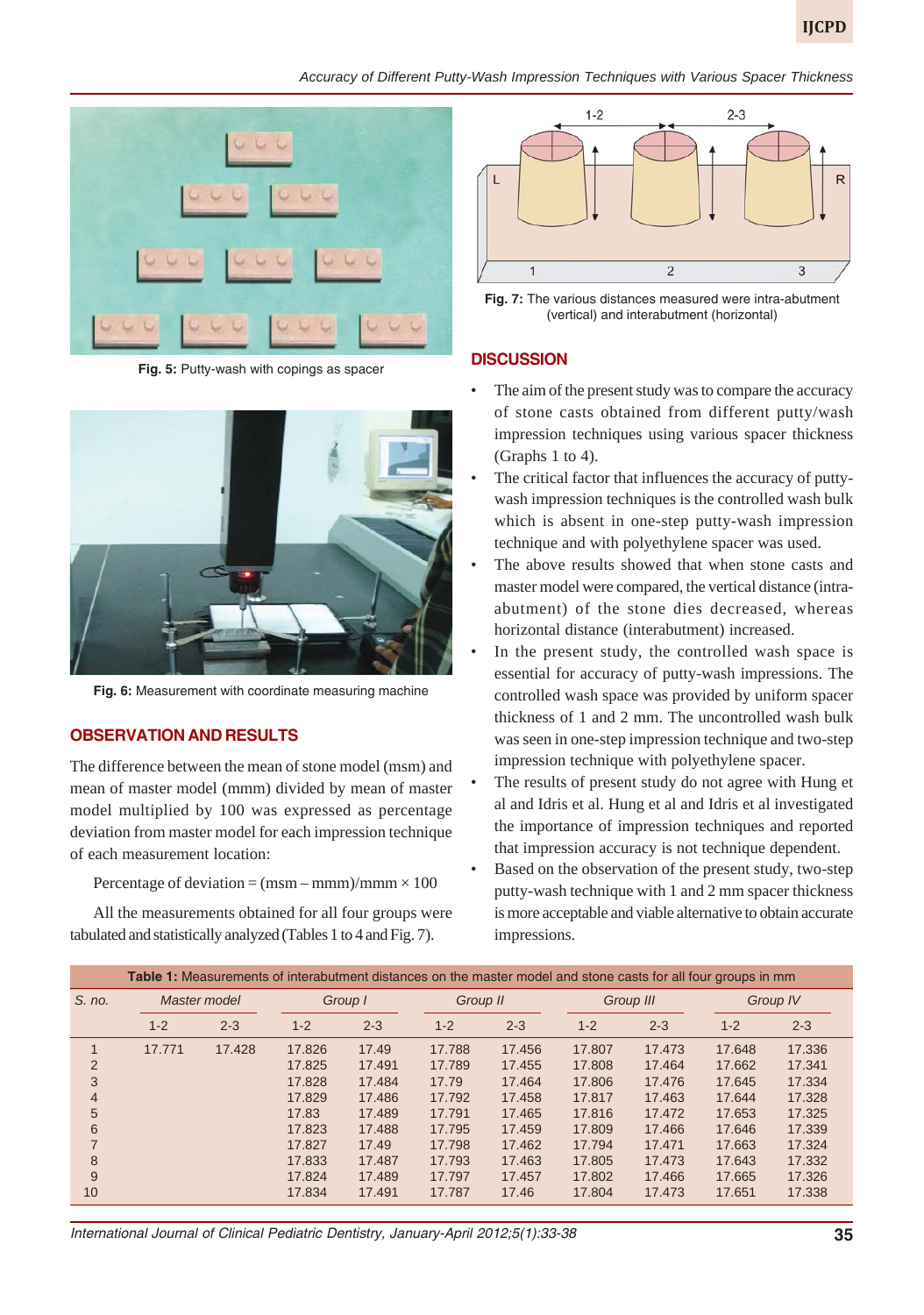|                                                                                                                     |                         | $\infty$                 | 7.685<br>7.689<br>7.6995<br>7.678<br>7.6892<br>7.681<br>7.683<br>7.683                |  |                                                                                     |                                                                   | $2 - 3$ | 0.006<br>$-0.096$<br>$-0.551$<br>17.33                               |                                                                                                                     |                         | S                 | 7.685<br>-0.007<br>-0.132                                                                                                             | $-132$   | $-1.689$ |
|---------------------------------------------------------------------------------------------------------------------|-------------------------|--------------------------|---------------------------------------------------------------------------------------|--|-------------------------------------------------------------------------------------|-------------------------------------------------------------------|---------|----------------------------------------------------------------------|---------------------------------------------------------------------------------------------------------------------|-------------------------|-------------------|---------------------------------------------------------------------------------------------------------------------------------------|----------|----------|
| Table 2: Measurements of intra-abutment distances on the master model and stone casts for all the four groups in mm | Group IV                | $\mathbf{\Omega}$        | 92117<br>1221777777782277<br>1221777777782<br>12217777777                             |  |                                                                                     | Group IV                                                          | $1 - 2$ | 0.008                                                                |                                                                                                                     | Group IV                | $\mathbf{\Omega}$ | $-0.007$<br>$-0.234$<br>7.777                                                                                                         | $-234$   | $-2.921$ |
|                                                                                                                     |                         |                          | 881772<br>1982 - 1982 - 1983<br>1983 - 1984 - 1984<br>1984 - 1985 - 1985              |  |                                                                                     |                                                                   |         | $-0.670$<br>$-0.119$<br>17.65<br>$-119$                              |                                                                                                                     |                         | $\overline{ }$    | 7793<br>083<br>0260                                                                                                                   | $-260$   | $-3.229$ |
|                                                                                                                     | Group III               | $\overline{ }$           | 99217<br>19212777777782777<br>19277777777782777<br>19277777777778                     |  |                                                                                     | $2 - 3$<br>Group III<br>$1 - 2$<br>$2 - 3$<br>Group II<br>$1 - 2$ |         | $17.47$<br>0.005<br>0.042<br>0.241<br>42                             |                                                                                                                     |                         | 3                 | 7.78<br>-0.004<br>87.04                                                                                                               | $-37$    | $-0.473$ |
|                                                                                                                     |                         | ო                        |                                                                                       |  | deviation, deviation of interabutment distances from master model of all the groups |                                                                   |         | 0.036<br>0.203<br>17.81<br>0.007<br>36                               |                                                                                                                     | Group III               | $\mathbf{\Omega}$ | $\begin{array}{r} 7.8 \\ -0.004 \\ -0.037 \end{array}$                                                                                | $-37$    | $-0.473$ |
|                                                                                                                     |                         | $\mathbf{\Omega}$        | 7.979<br>679.7<br>7.975<br>7.982<br>7.982<br>7.984<br>7.982<br>7.983<br>7.98<br>7.98  |  |                                                                                     |                                                                   |         |                                                                      |                                                                                                                     | $\overline{ }$          | 8.019<br>$-0.004$ | $-34$                                                                                                                                 | $-0.422$ |          |
|                                                                                                                     |                         | ſ                        | 8.019<br>8.025<br>8.017<br>8.014<br>8.018<br>8.019<br>8.024<br>8.011<br>8.022         |  |                                                                                     |                                                                   |         | 17.46<br>0.0035<br>0.032<br>0.184<br>32 <sub>2</sub>                 |                                                                                                                     |                         | S                 | $787$<br>$-0.003$<br>$-0.030$                                                                                                         | $-30$    | $-0.384$ |
|                                                                                                                     | Group II                | $\infty$                 |                                                                                       |  |                                                                                     |                                                                   |         | 0.118<br>0.004<br>0.021<br>17.79<br>$\overline{21}$                  |                                                                                                                     | Group II                | $\mathbf{z}$      | $7.983$<br>$-0.003$<br>$-0.028$                                                                                                       | $-28$    | $-0.35$  |
|                                                                                                                     |                         | $\mathbf{\Omega}$        | 7.985<br>0.986<br>0.985<br>7.7.7.7.7<br>7.984<br>7.982<br>7.979<br>7.987<br>7.983     |  |                                                                                     | Group I                                                           |         | 17.49<br>0.002<br>0.060<br>0.344                                     |                                                                                                                     |                         | $\overline{ }$    | 8024<br>8004<br>8004                                                                                                                  | $-24$    | $-0.298$ |
|                                                                                                                     |                         | $\overline{\phantom{0}}$ | 8.026<br>8.029<br>8.025<br>8.033<br>8.027<br>8.031<br>8.034<br>8.024<br>8.032<br>8.03 |  |                                                                                     |                                                                   | $2 - 3$ | 60                                                                   |                                                                                                                     |                         | 3                 | $7.555$<br>$-0.004$<br>$-0.262$                                                                                                       | $-262$   | $-3.352$ |
|                                                                                                                     | Group I<br>Master model | S                        | 7.562<br>7.555<br>7.558<br>7.554<br>7.7.553<br>7.551<br>7.55<br>7.548<br>7.56         |  |                                                                                     |                                                                   | $1 - 2$ | 0.004<br>0.057<br>0.321<br>17.83<br>57                               | Table 4: Mean values, standard deviation, deviation of intra-abutment distances from master model of all the groups | Group I                 | $\mathbf{\Omega}$ | $-0.005$<br>$-0.340$<br>7.671                                                                                                         | $-340$   | $-4.244$ |
|                                                                                                                     |                         | $\mathbf{\Omega}$        | 7.676<br>7.666<br>7.669<br>7.668<br>7.664<br>7.675<br>7.673<br>7.672<br>7.671<br>7.68 |  | Table 3: Mean values, standard                                                      | Master model                                                      | $2 - 3$ | 17.428<br>17.771                                                     |                                                                                                                     |                         | $\overline{ }$    | 7.753<br>$-0.004$<br>$-0.300$                                                                                                         | $-300$   | $-3.725$ |
|                                                                                                                     |                         | $\overline{ }$           | 7.748<br>7.756<br>7.755<br>7.758<br>7.752<br>7.752<br>7.747<br>7.753<br>7.751<br>7.76 |  |                                                                                     |                                                                   |         |                                                                      |                                                                                                                     |                         | S                 | 7.817                                                                                                                                 |          |          |
|                                                                                                                     |                         |                          | 7.817                                                                                 |  |                                                                                     |                                                                   | $1 - 2$ |                                                                      |                                                                                                                     | Master model            | $\mathbf{\Omega}$ | 8.011                                                                                                                                 |          |          |
|                                                                                                                     |                         | S                        | 8.011                                                                                 |  |                                                                                     |                                                                   |         |                                                                      |                                                                                                                     |                         | $\overline{ }$    | 8.053                                                                                                                                 |          |          |
|                                                                                                                     |                         | $\mathbf{\Omega}$        | 8.053                                                                                 |  |                                                                                     | Interabutment distance                                            |         | Deviation from master model (mm)<br>Deviation from master model (µm) |                                                                                                                     |                         |                   |                                                                                                                                       |          |          |
|                                                                                                                     | S.no.                   | T                        | $\sim$ $\infty$<br>456<br>$\sim \infty$<br>ၜ<br>$\overline{10}$                       |  |                                                                                     |                                                                   |         | Percent of deviation<br>Standard deviation<br>Mean (mm)              |                                                                                                                     | Intra-abutment distance |                   | Deviation from master<br>Deviation from master<br>Percent of deviation<br>Standard deviation<br>model (mm)<br>Mean (mm)<br>model (µm) |          |          |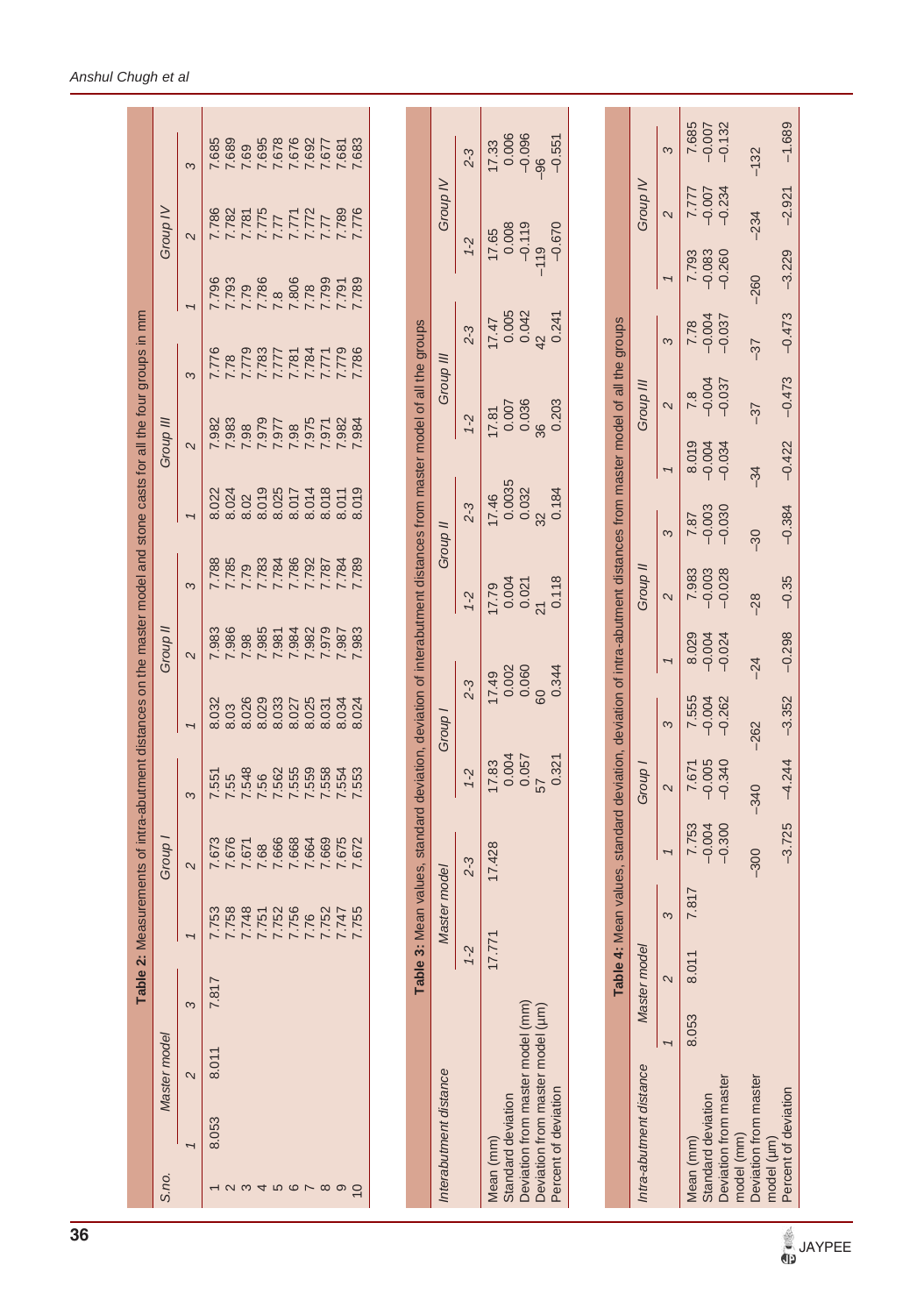*Accuracy of Different Putty-Wash Impression Techniques with Various Spacer Thickness*



**Graph 1:** Mean of interabutment distances



**Graph 2:** Mean of intra-abutment distances (1, 2 and 3)





- The clinical implication of the present study is that to achieve a controlled wash bulk, temporary crowns can be used to create the desired wash space in the putty impression.
- Further investigation is needed to determine the exact amount and technique of achieving wash space that is



**Graph 4:** Mean difference of intra-abutment distances (1, 2 and 3) between casts and master model

essential for accuracy in using two-step putty/wash impression techniques in conjunction with polyvinyl siloxane impression materials. Study can also be undertaken for dimensional accuracies in long-span bridges.

# **SUMMARY AND CONCLUSION**

- 1. A two-step technique with uniform and controlled wash space is recommended for the fabrication of stone dies which will result in precise fitting of the restoration.
- 2. The two-step putty-wash technique with 1/2 mm spacer thickness produced casts within accepted clinical range. The one-step and two-step with polyethylene spacer produced the most uneven dimensional changes.
- 3. The clinical implication of this study will be to use temporary crowns to create controlled wash space.

# **BIBLIOGRAPHY**

- 1. Amorrortu PJ, Brown D. The relative dimensional stability addition cuffed silicone and other elastomeric impression natural. J Dent Res 1979;58:1272.
- 2. Beaumont AJ. Proper loading of impression tray minimizes inaccuracies. J Prosthet Dent 2002;88(1):108.
- 3. Brown D. An update on elastomeric impression materials. Br Dent J 1981;150(2):35-40.
- 4. Chai J, Takahashi Y, Lautenschlager EP. Clinically relevant mechanical properties of elastomeric impression. Int J Prosthodont 1998;11(3):219-223.
- 5. Chee WW, Donovan TE. Polyvinyl siloxane impression materials: A review of properties and techniques. J Prosthet Dent 1992;68(5):728-732.
- 6. Chong YH, Soh G. Effectiveness of intraoral delivery tips in reducing voids in elastomeric impressions. Quintessence Int 1991;22(11):897-900.
- 7. Ciesco JN, Malone WF, Sandrik JL, Mazur B. Comparison of elastomeric impression materials used is fixed prosthodontics. J Prosthet Dent 1981;45(1):89-94.
- 8. Craig RG, Urguida NJ, Lui CC. Compares on of commercial elastomeric impression materials used is fixed prosthodontics. Oper Dent 1990;15(3):94-104.
- 9. Cullen DR, Sandrik JL. Tensile strength of elastomeric impression materials, adhesive and cohesive bonding. J Prosthet Dent 1989;62(2):142-145.